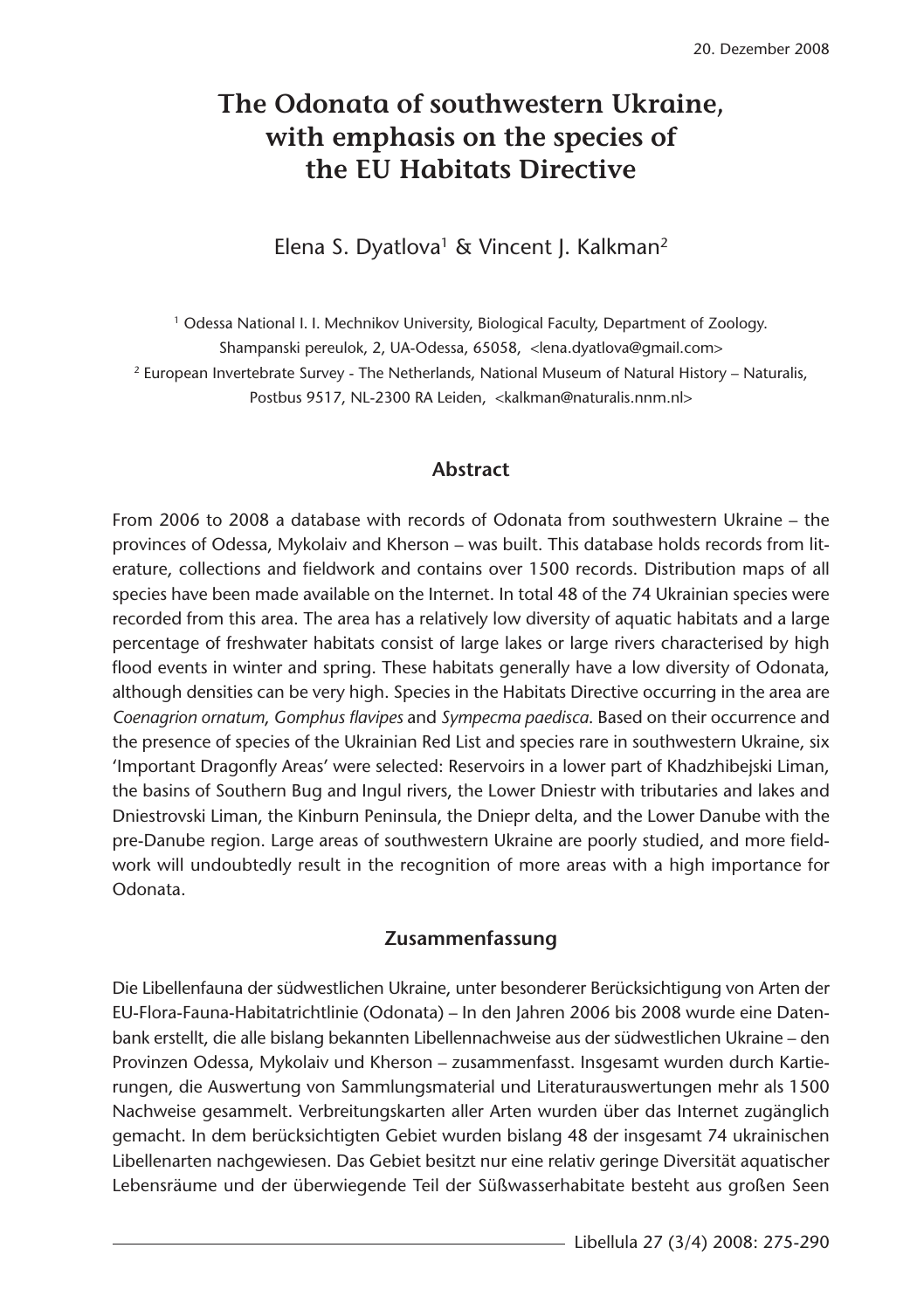sowie großen Flüssen, die im Winter und im Frühjahr typischerweise starkes Hochwasser führen. Diese Lebensräume weisen generell nur eine geringe Diversität an Libellenarten auf, obgleich die Individuendichte einzelner Arten sehr hoch sein kann. Von den Arten der Flora-Fauna-Habitatrichtlinie der EU kommen in der Region *Coenagrion ornatum*, *Gomphus flavipes* und *Sympecma paedisca* vor. Unter Berücksichtigung von Vorkommen dieser drei Arten sowie von Rote-Liste-Arten der Ukraine und von Arten, die in der Region selten sind, wurden sechs 'Gebiete von großer Bedeutung für Libellen' auserkoren: Stauseen in einem tiefer gelegenen Bereich des 'Khadzhibejski Liman', die Becken von Südlichem Bug und Ingul, der Untere Dniestr mit Nebenflüssen, Seen und dem 'Dniestrovski Liman', die Halbinsel Kinburn, das Delta des Dniepr sowie die Untere Donau mit ihrem Vorland. Weite Bereiche der südwestlichen Ukraine sind allerdings nur sehr ungenügend untersucht und weitere Kartierungen werden zweifellos noch zu der Identifikation zusätzlicher Gebiete mit hoher Bedeutung für die Libellenfauna führen.

### **Introduction**

The Ukraine has a rich dragonfly and damselfly fauna, and 74 of the 130 European species are known from its territory. The distribution of the species occurring in Ukraine has been summarised by GORB et al. (2000), and a bibliography of the dragonflies of the Ukraine was published by KHROKALO (2005). The distribution of Ukrainian Odonata is only roughly known; compared to most other European countries detailed information on the distribution of the species is scarce. In recent years the number of publications has been rising and more persons are taking an interest in Odonata. Information on the dragonflies in the southwestern part of Ukraine was summarised by DYATLOVA (2006). However, that information was not easily available for use in nature conservation management and an overview of areas of importance to dragonflies was lacking. With a grant from the Dutch Ministry of Agriculture, Nature and Food Quality a database was built with records from literature and from the entomological collection of the Zoological Museum in Odessa. Additionally, fieldwork was conducted in poorly explored areas. The present paper gives an overview on the Odonata of southwestern Ukraine with emphasis on species in the EU Habitats Directive and species rare or localised in the study area. Based on this information, areas of high importance for dragonflies were identified.

### **Study area**

The Ukraine covers an area of 603,628 km<sup>2</sup> and is the largest European country after Russia. The largest part of the Ukraine consists of low-lying steppe landscapes, and mountains are confined to the Carpathians in the Northwest and to southern parts of the Crimean peninsula. The territory of the Ukraine is divided into 24 provinces called 'oblasts'. This study focuses on southwestern Ukraine, namely the territories administratively belonging to the oblasts of Odessa, Mykolaiv, and Kherson (Fig. 1). This region covers 86,369 km<sup>2</sup> or 14 % of the Ukraine. The area belongs to the eastern European plain landscapes, which include steppe, dry-steppe and forest-steppe zones. The climate is tem-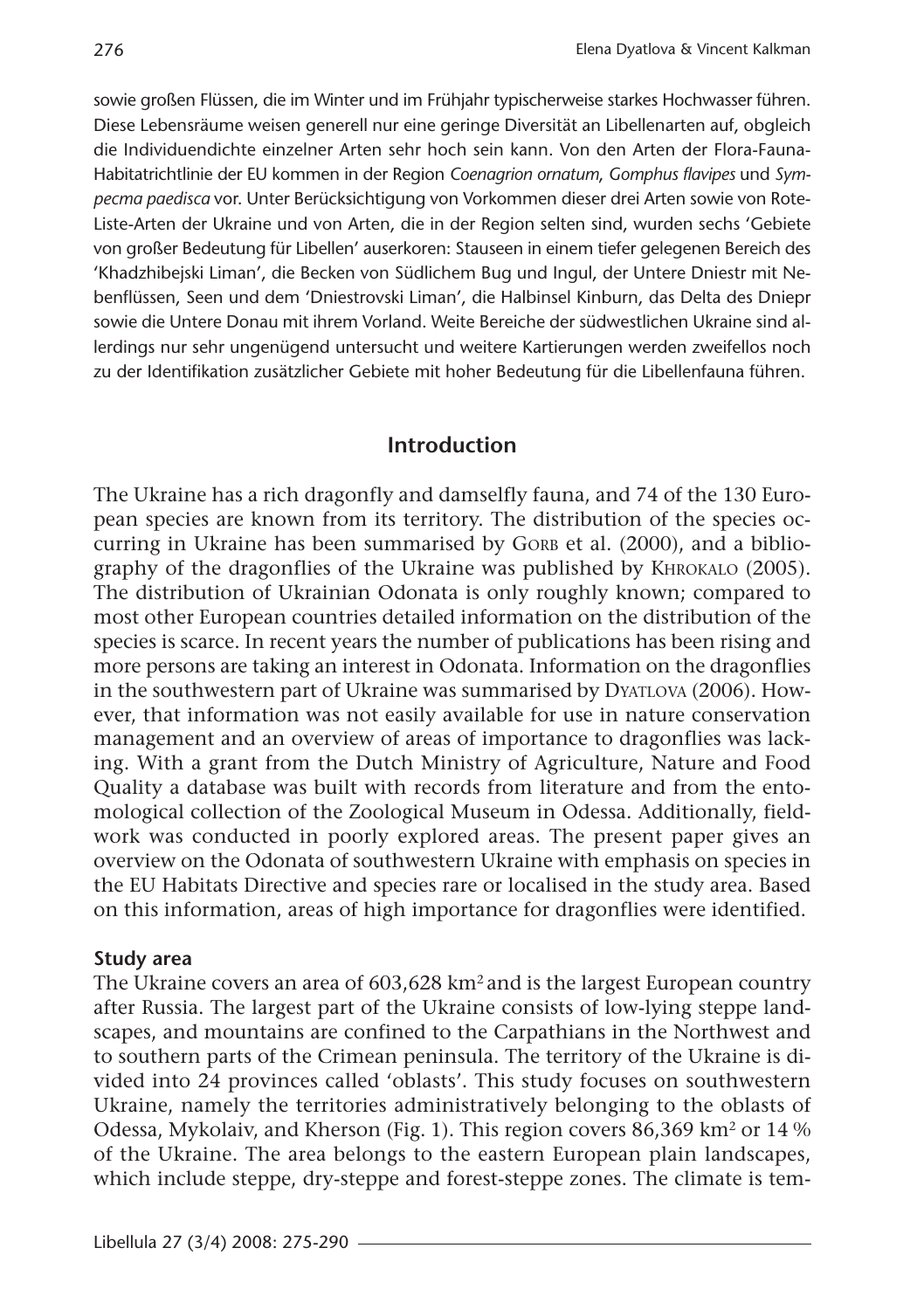perate-continental. The area experiences short, mild winters and hot summers. The deltas of the large rivers have specific climatic conditions characterised by lower daily and yearly oscillations of air temperature and a higher average value of humidity compared to the surrounding steppes. Southwestern Ukraine is dominated by agriculture with large areas of grain and sunflowers. The landscape is open with almost no natural forest and in large areas surface water is limited. More boreal habitats such as bogs and peat marshes are lacking and most surface waters are large lakes, lagoons or reservoirs of large rivers. The main water arteries are the large rivers: Danube, Dniestr, Southern Bug, Dniepr and their numerous tributaries. Most of these run from north to south and drain to the Black Sea (ANON. 2003). During winter and spring, high water levels occur in almost all of them leading to extensive reed-beds and forests of willow (*Salix alba* L., *S. cinerea* L.) and poplar (*Populus alba* L., *P. nigra* L.) bordering the river margins in large areas.

The main threats to freshwater ecosystems are hydroelectric power plants (e.g., Dniestr River), pollution of wetlands, regulation and modification of the rivers and degradation of biotopes as a result of agricultural activities such as mass grazing and tillage. In some areas the natural connection between floodplain and steppe lakes and river was disturbed due to the building of artificial dams (e.g., Danube River and the pre-Danube lakes). This had severe impacts on the water quality of some lake systems causing the mass loss of fish and other organisms. The transformation of naturally brackish lakes into reservoirs used for water storage also had negative impacts on the ecosystems. In some cases the soils surrounding the lakes became unsuitable for agriculture due to salinization (e.g., Sasyk Lake) (MARUSHEVSKY & ZHARUK 2006). Anthropogenic fires in wetlands have led to a decline of invertebrate diversity by impacting the substrates for development.



Figure 1: Map of Ukraine with neighbouring countries and the study area of southwestern Ukraine: ➀ Odessa province, ➁ Mykolaiv province, ➂ Kherson province. — Abbildung 1: Karte der Ukraine mit Nachbarländern und dem Untersuchungsgebiet der südwestlichen Ukraine: ➀ Provinz Odessa, ➁ Provinz Mykolaiv, ➂ Provinz Kherson.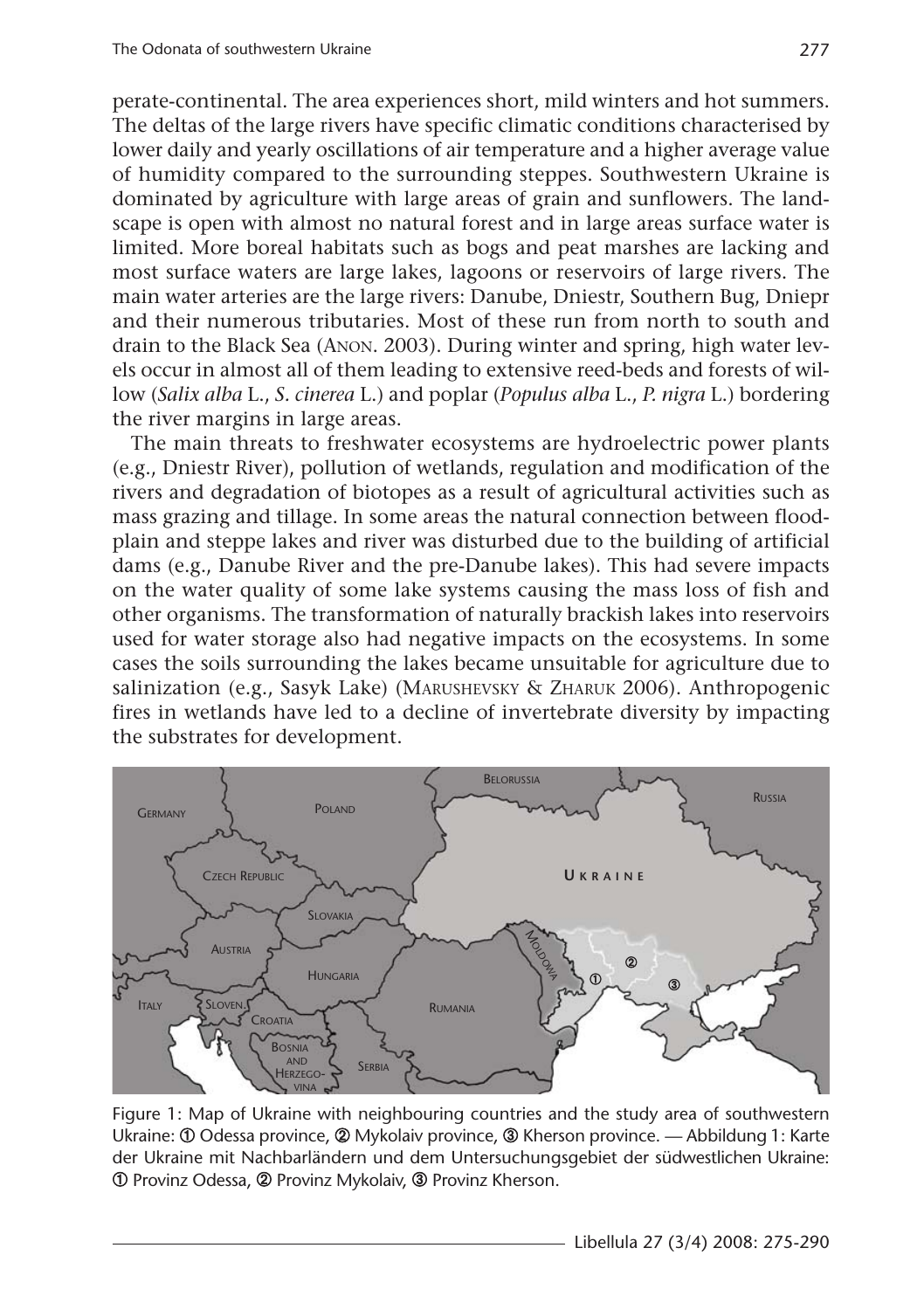### **Methods**

Information on the distribution of dragonflies was gathered from literature and from the entomological collection of the Zoological Museum of Odessa National Mechnikov University. Many of the records prior to 2006 are listed in DYATLOVA (2006) and a list of literature used for the database was published by DYATLOVA & KALKMAN (2007).

When possible, records from literature were checked in the collection of the Zoological Museum of Odessa National University. This collection was also checked for hitherto unp Dniestr, the regional landscape park 'Islands of Izmail', the pre-Danube lakes, the 'Zmeiny' island and the Kinburn peninsula. The species were identified in the field and part of the material was collected as voucher. Figure 2 shows the localities from where records are known from 1990 onwards.



Figure 2: Localities in southwestern Ukraine with records of Odonata since 1990 from fieldwork, literary sources and museum collections. — Abbildung 2: Lokalitäten in der südwestlichen Ukraine mit Libellennachweisen nach 1990 aus eigenen Kartierungen, Sammlungs- und Literaturauswertungen.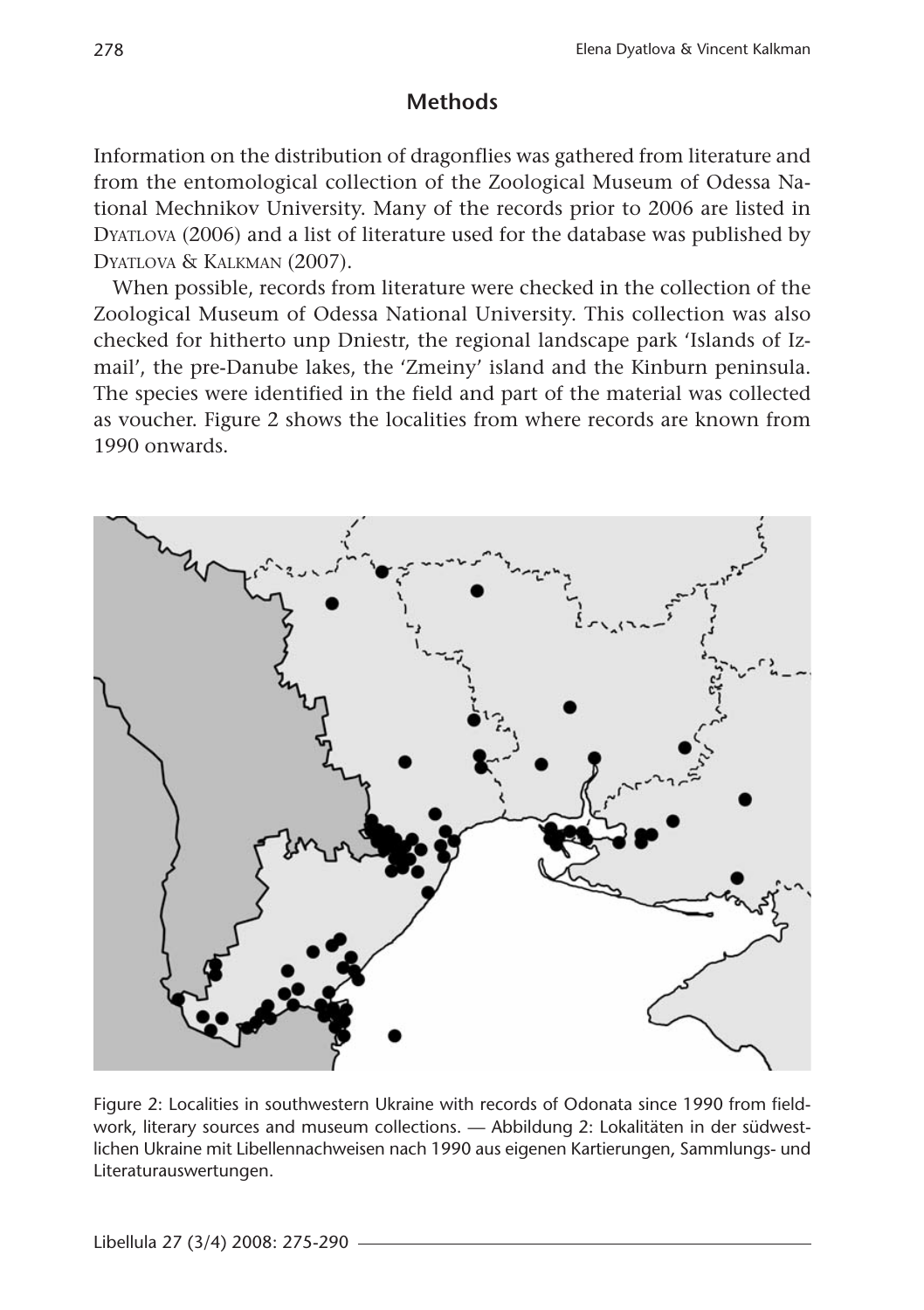Based on the distributional records in the database, Important Dragonflies Areas of the southwestern Ukraine were identified. For this a set of four criteria was applied. Areas matching three or more of the criteria were selected.

- I. The recent presence of at least one species of European concern:
	- £ *Lestes macrostigma* (declining in Europe, SAHLÉN et al. 2004)
	- £ *Sympecma paedisca* (Habitats Directive)
	- £ *Coenagrion ornatum* (Habitats Directive)
	- £ *Gomphus flavipes* (Habitats Directive)
- II. The recent presence of at least one species protected on the national level according to the Red Book of Ukraine (1994):
	- £ *Erythromma lindenii* (I category of conservation)
	- £ *Anax imperator* (III category of conservation)
- III. The recent presence of one or more species and subspecies that are rare in southwestern Ukraine: *Calopteryx splendens ancilla*, *Coenagrion scitulum*, *Gomphus vulgatissimus*, *Aeshna cyanea*, *Cordulia aenea*, *Selysiothemis nigra*, *Sympetrum danae*, *S. depressiusculum* and *S. pedemontanum.*
- IV. Areas with a high diversity of dragonflies: at least 21 species in a grid square of 100 km2.



Figure 3: Diversity of Odonata in southwestern Ukraine (grid squares of 100 km<sup>2</sup>). — Abbildung 3: Nachweise von Libellen in der südwestlichen Ukraine (Größe der Planquadrate 100 km<sup>2</sup>). 1-10 species/Arten; 11-20 species/Arten; 21 and more species/Arten und mehr.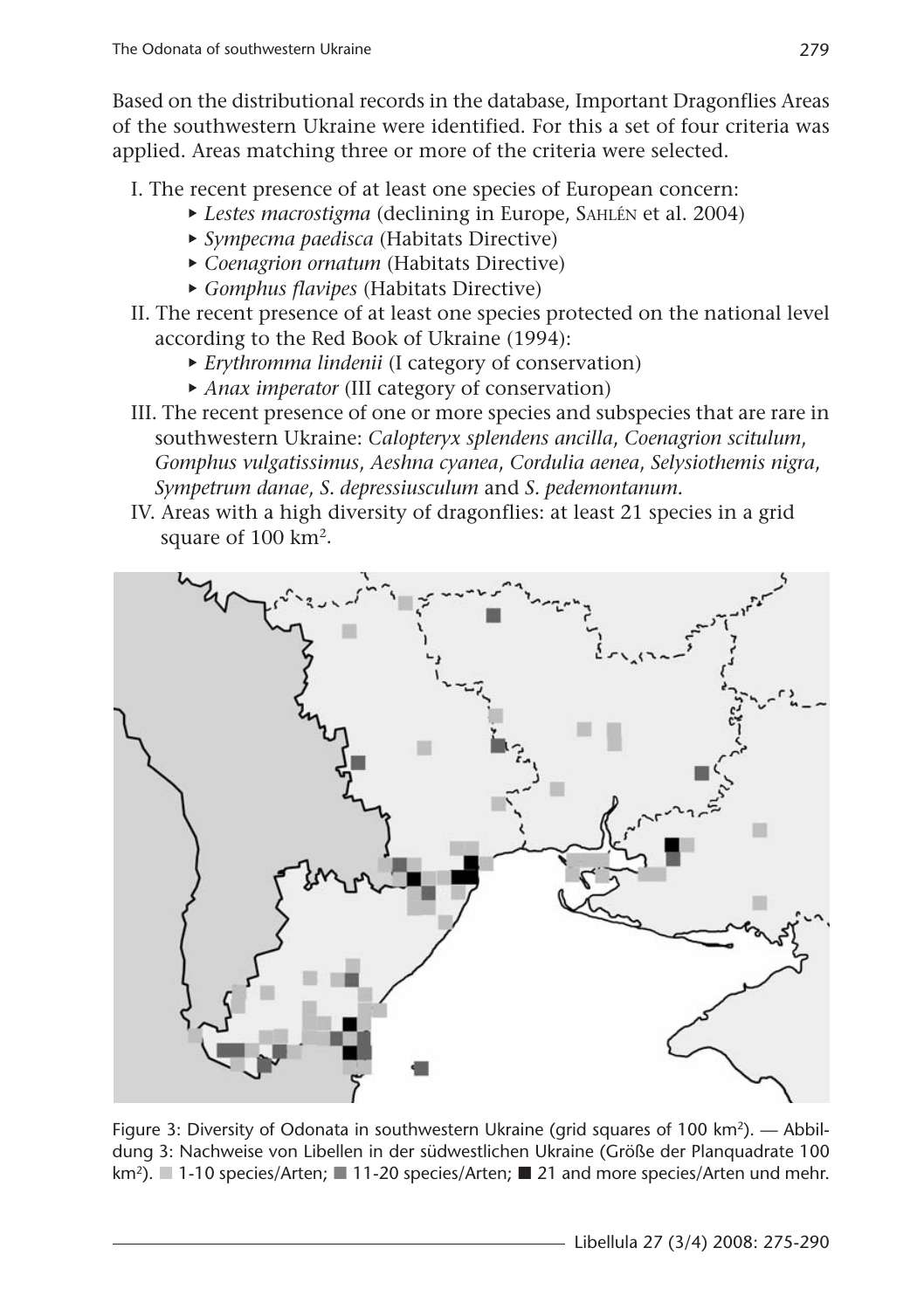### **Results**

Table 1 gives a list of all species found in southwestern Ukraine. In total 48 species are known of which *Aeshna cyanea* was not found since 1927 (the exact date is not indicated in a publication) and *Sympetrum danae* since 1919 (ARTO-BOLEVSKII 1927). Maps of all species can be found online on the internet, URL: <http://tinyurl.com/2brh5n>.

For ten species (*Calopteryx virgo*, *Lestes virens*, *Nehalennia speciosa*, *Pyrrhosoma nymphula*, *Aeshna juncea*, *Epitheca bimaculata*, *Somatochlora flavomaculata*, *S. metallica*, *Leucorrhinia caudalis* and *L. pectoralis*) only old records are available and no voucher specimens were found in the Odessa collection. For the time being the occurrence of these species in southwestern Ukraine is regarded as doubtful.

The list includes three species of the EU Habitats Directive, *Coenagrion ornatum*, *Gomphus flavipes*, *Sympecma paedisca* and includes also *Lestes macrostigma*, a species listed as of European concern (SAHLÉN et al. 2004). *Anax imperator* and *Erythromma lindenii* are included on the Red list of the Ukraine. *Anax imperator* is a common and widespread species in the Ukraine. The Red List of the Ukraine was largely based on the Red List of the former USSR for which reason *A. imperator* is included; the species is however not threatened by any means. Another eight species and one subspecies are rare in Southwestern Ukraine: *Calopteryx splendens ancilla*, *Coenagrion scitulum*, *Gomphus vulgatissimus*, *Aeshna cyanea*, *Cordulia aenea*, *Selysiothemis nigra*, *Sympetrum danae*, *S. depressiusculum* and *S. pedemontanum*. Figure 3 shows the diversity of odonate species based on all available records.

### *Calopteryx splendens ancilla* (Fig. 4)

The first to use this name for the populations of *Calopteryx splendens* from the lower Danube was BARTENEF (1912). The subspecies was originally described from Prussia (Königsberg, now Kaliningrad), based on the wing pattern in the males and in the large percentage of females of the androchromous morph. Populations fitting the description of *C. splendens ancilla* are found from Finland to eastern Germany and Poland, but are also known from the catchment of River Ob and Uzbekistan (H. Dumont pers. comm.). The *ancilla*-like populations are common in the lower Danube (DYATLOVA 2005b, 2006; MATUSHKINA 2006) but have not been found in other parts of the southwestern Ukraine.

### *Lestes macrostigma* (Fig. 5)

This species has a scattered distribution, and its European distribution is largely confined to the Mediterranean region and to saline wetlands in southeastern Europe. It is listed as being of European concern due to its scarcity and decline (SAHLÉN et al. 2004). In southwestern Ukraine the species is largely confined to areas bordering the Black Sea where it is found in coastal reservoirs and in wetlands near saline lakes. It is found in the Danube region (DYATLOVA 2005b, 2006;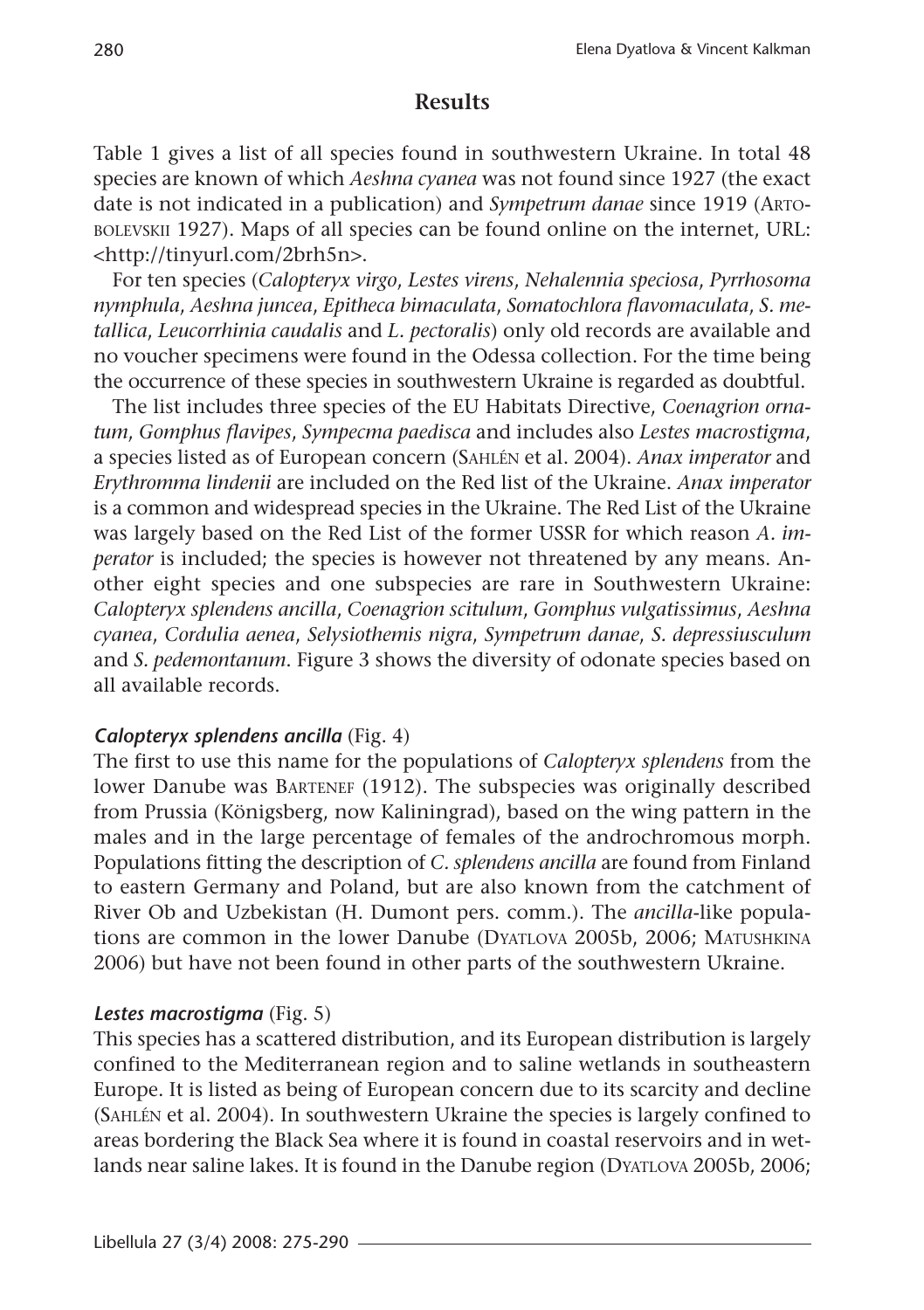GORB & ERMOLENKO 1996; PAVLYUK 1981) and in the Dniepr delta (BRAUNER 1902; MATUSHKINA 2006). One specimen was collected in Odessa in the middle of the 20th century (DYATLOVA 2007a). It is also recorded from the Kinburn peninsula (V. Tytar pers. comm).



Figure 4: Records of *Calopteryx splendens ancilla* in southwestern Ukraine before (A) and after 1990 ( $\bullet$ ). — Abbildung 4: Nachweise von *Calopteryx splendens ancilla* in der südwestlichen Ukraine vor  $($ **A** $)$  und nach 1990 ( $\bullet$ ).



Figure 5: Records of *Lestes macrostigma* in southwestern Ukraine before ( $\triangle$ ) and after 1990 (<sup> $\bullet$ </sup>). — Abbildung 5: Nachweise von *Lestes macrostigma* in der südwestlichen Ukraine vor (@) und  $nach 1990 (•).$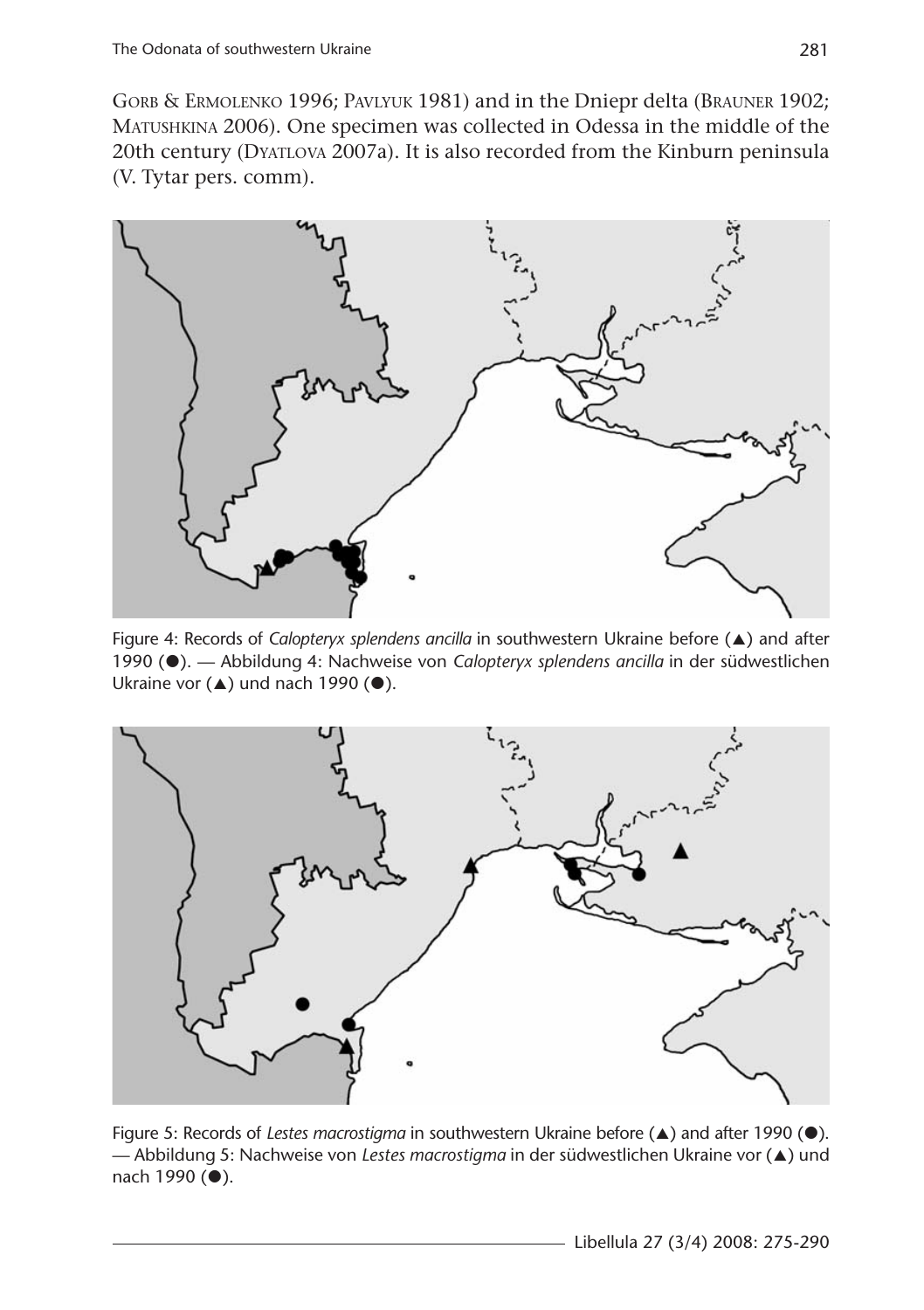## *Sympecma paedisca*

One male and one female were recorded in Kherson province, Golopristansky district in the Black Sea Biosphere reserve (salt lakes area) on 18-19 July 2005 by Yu. Verves (RIDEI et al. 2007; L. Khrokalo pers. comm.). This is the southernmost record of the species in Ukraine. Additional investigations into its distribution in southwestern Ukraine are of great importance.

## *Coenagrion ornatum* (Fig. 6)

The species is known from old literature records from the Danube region (BAR-TENEF & POPOVA 1928, BEZVALI 1932), the north of Odessa Province (ARTOBOLEVSKII 1927) and from the Dniepr Delta (BRAUNER 1902). The only recent population known is from the surroundings of Odessa in the village Usatovo (DYATLOVA 2005c, 2006). Here the species was found at a small lake fed by a large stream. This habitat was impacted by work on a nearby road in 2005 and the population is threatened.

### *Coenagrion scitulum*

Only known from one reliable record of two specimens (male and female) in Odessa far from freshwater (DYATLOVA 2004a, 2006). The reproductive habitat of these two specimens is not clear. The other records have been omitted as they are based on the challenging determination of larvae (POLISCHUK 1974).



Figure 6: Records of *Coenagrion ornatum* in southwestern Ukraine before ( $\triangle$ ) and after 1990 ( $\bullet$ ). — Abbildung 6: Nachweise von *Coenagrion ornatum* in der südwestlichen Ukraine vor (@) und nach 1990  $(•)$ .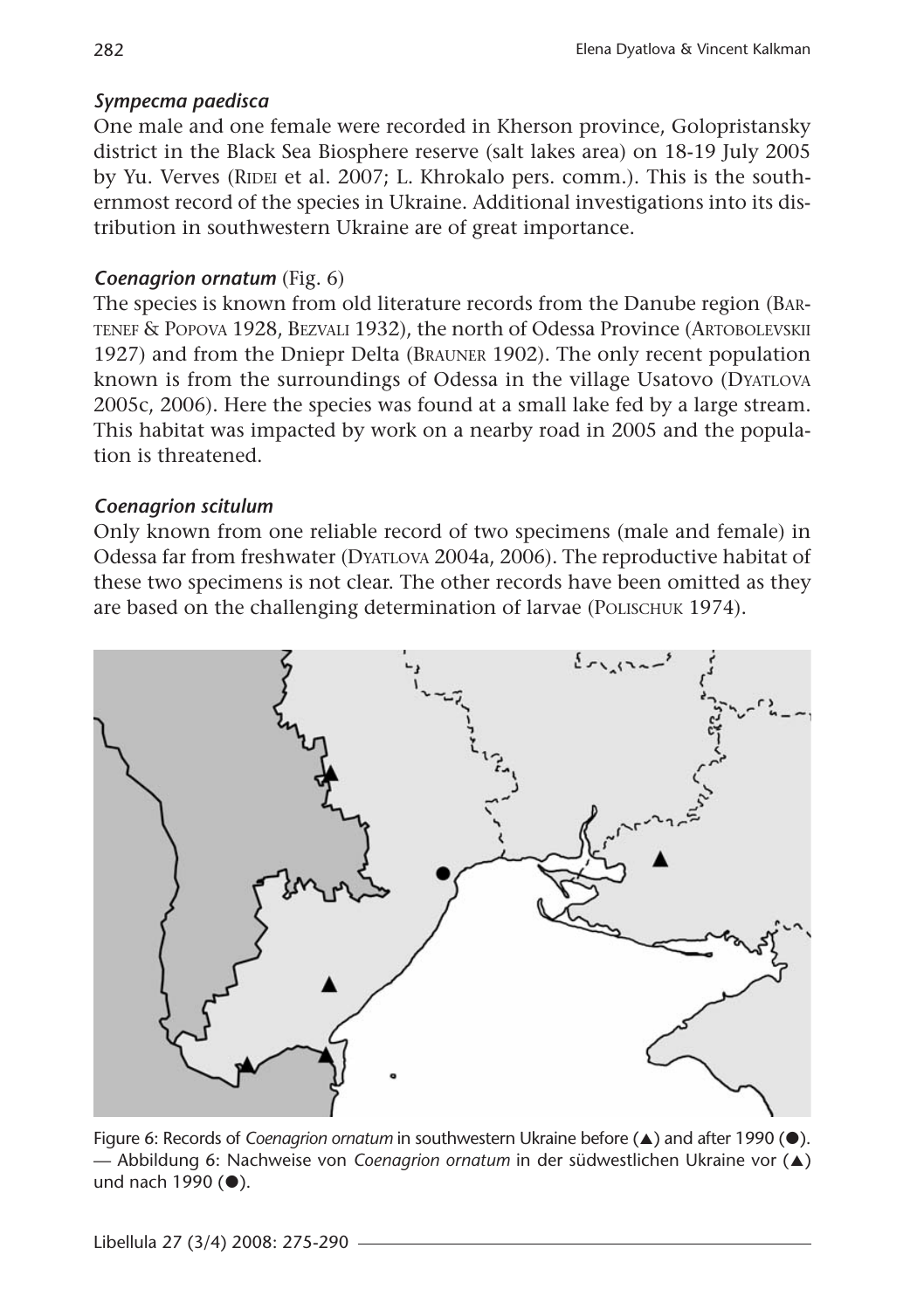

Figure 7: Records of *Erythromma lindenii* in southwestern Ukraine before (A) and after 1990 (<sup>\*</sup>). — Abbildung 7: Nachweise von *Erythromma lindenii* in der südwestlichen Ukraine vor (▲) und nach 1990 (<sup>0</sup>).

### *Erythromma lindenii* (Fig. 7)

Recorded in Danube Region (DYATLOVA 2004b, 2005b, 2006; DYATLOVA & MAR-TYNOV 2008; GORB & ERMOLENKO 1996; PAVLYUK 1981), Lower Dniestr (DYATLOVA 2004b, 2005a, 2006) and Dniepr river (DYATLOVA 2004b, 2006; MATUSHKINA 2006). The record of *E. lindenii* on Zmeiny Island in the Black Sea probably relates to a migrant from the populations in the Danube delta situated more than 35 km from the island. The species is scarce, but can be locally common. In southwestern Ukraine it is recorded from lakes and large slow-flowing rivers. It does not occur in other parts of the Ukraine.

### *Aeshna cyanea*

*Aeshna cyanea* is only known from one old record from the north of Odessa province (ARTOBOLEVSKII 1927).

### *Anax imperator*

The species is present on the Red list of the Ukraine but is rather common and widespread although it is less common than *A. parthenope*. Records have been published by BEZVALI (1932), BRAUNER (1902), DYATLOVA (2006), POLISCHUK (1974), TYTAR (2004), and VOLKOVA et al. (1970).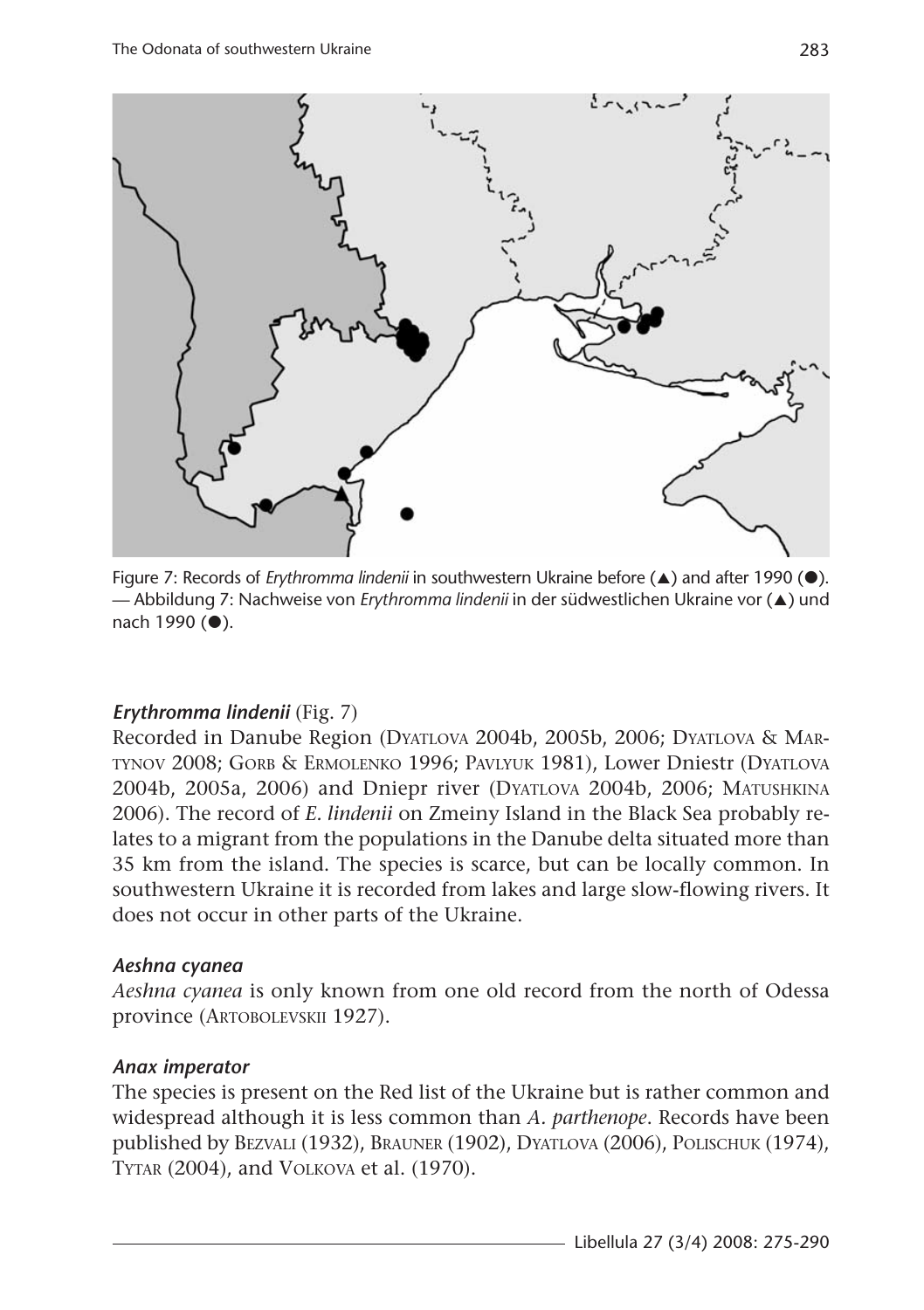# *Gomphus flavipes* (Fig. 8)

The species is confined to larger rivers and is known from the Danube (BEZVALI 1932; DYATLOVA 2005b, 2006; MATUSHKINA 2006; POLISCHUK 1974), Dniestr (BRAUNER 1910; DYATLOVA 2005a, 2006), Southern Bug (DYATLOVA 2006) and Dniepr (BRAUNER 1902). The records suggest that the species is mostly present in the lower parts of the rivers. This is however likely to be an artefact of the higher intensity of research in those areas.

### *Gomphus vulgatissimus*

Known from Danube and Southern Bug rivers, the surroundings of Odessa and the northern part of the Odessa province. The old records are from the early 20th century from Odessa (SHUGUROV 1903) and the northern part of Odessa province (ARTOBOLEVSKII 1927). Records in the middle of 20th century based on larvae from the Danube delta (POLISCHUK 1974). Since 1974 only recorded from the Southern Bug (DYATLOVA 2006). The species is probably quite common and widespread, but under-recorded.



Figure 8: Records of *Gomphus flavipes* in southwestern Ukraine before (A) and after 1990 (<sup>O</sup>). — Abbildung 8: Nachweise von *Gomphus flavipes* in der südwestlichen Ukraine vor (@) und  $nach 1990 (•).$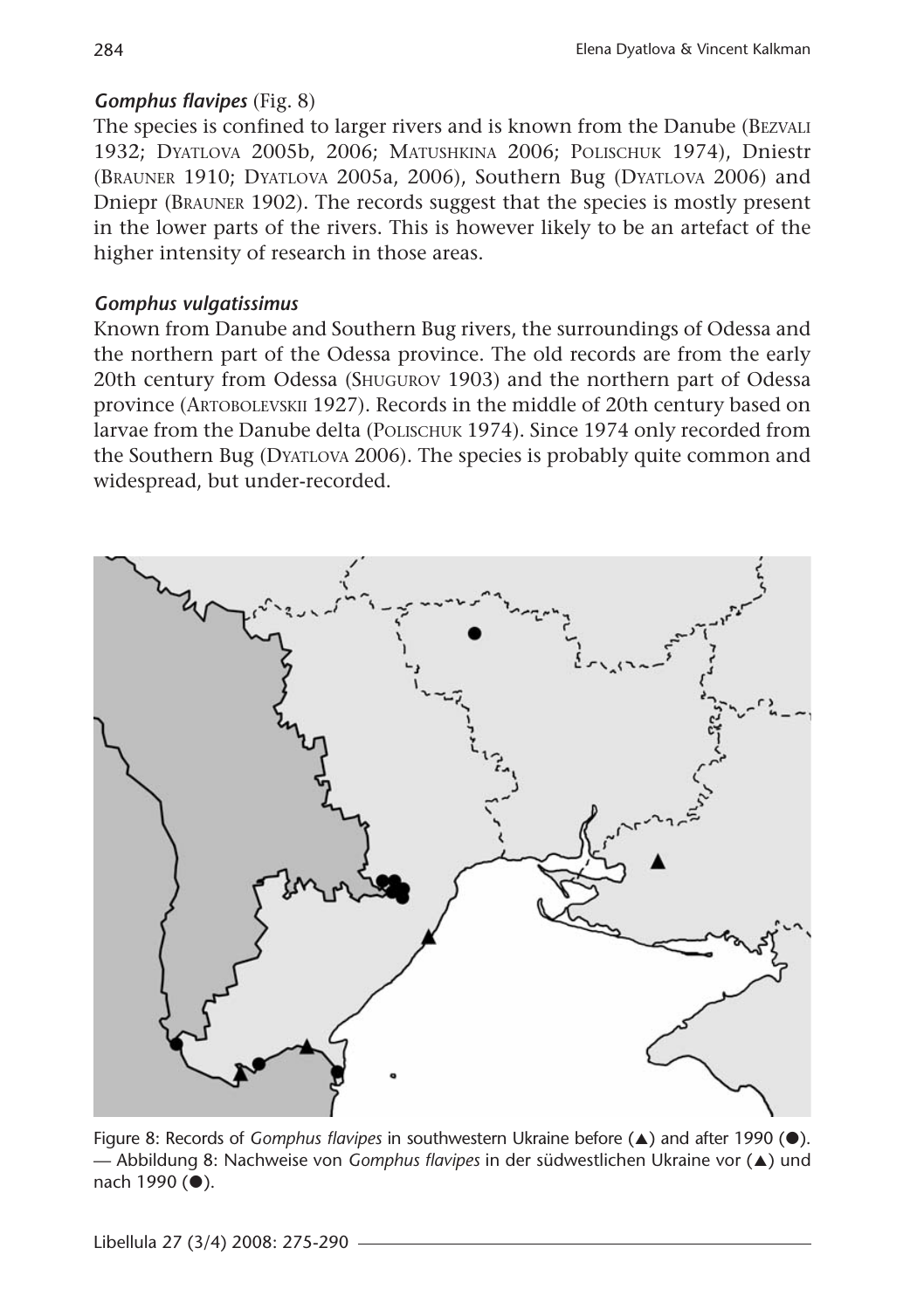Table 1. List of all Odonata species, including two subspecies, recorded in southwestern Ukraine. Records are defined as a taxon on a day on a location. — Tabelle 1: Liste aller Libellenarten, einschließlich zweier Unterarten, die bis dato in der südwestlichen Ukraine nachgewiesen wurden. Die Nachweise ('records') sind als Taxon pro Tag und Fundort definiert.

| <b>SPECIES</b>                                    | <b>RECORDS BEFORE</b> 1990   | RECORDS AFTER 1990       |  |
|---------------------------------------------------|------------------------------|--------------------------|--|
| Calopteryx splendens (Harris, 1780)               | 7                            | 59                       |  |
| Calopteryx splendens ancilla Hagen in Selys, 1853 | 1                            | 19                       |  |
| Lestes barbarus (Fabricius, 1798)                 | 6                            | 42                       |  |
| Lestes dryas Kirby, 1890                          | 3                            | 5                        |  |
| Lestes macrostigma (Eversmann, 1836)              | 3                            | $\overline{4}$           |  |
| Lestes parvidens Artobolevskii, 1929              | 1                            | 22                       |  |
| Lestes sponsa (Hansemann, 1823)                   | $\boldsymbol{6}$             | 20                       |  |
| Sympecma fusca (Vander Linden, 1820)              | $\overline{2}$               | 18                       |  |
| Sympecma paedisca (Brauer, 1877)                  | $\blacksquare$               | $\mathbf{1}$             |  |
| Platycnemis pennipes (Pallas, 1771)               | 3                            | 89                       |  |
| Coenagrion ornatum (Selys, 1850)                  | $\bf 8$                      | $\overline{4}$           |  |
| Coenagrion puella (Linnaeus, 1758)                | $\mathbf{2}$                 | 5                        |  |
| Coenagrion pulchellum (Vander Linden, 1825)       | $\overline{4}$               | 96                       |  |
| Coenagrion scitulum (Rambur, 1842)                | ÷,                           | $\mathbf{1}$             |  |
| Enallagma cyathigerum (Charpentier, 1840)         | 5                            | 12                       |  |
| Erythromma lindenii (Selys, 1840)                 | $\mathbf{2}$                 | 29                       |  |
| Erythromma najas (Hansemann, 1823)                | $\overline{7}$               | 13                       |  |
| Erythromma viridulum (Charpentier, 1840)          | $\overline{4}$               | 53                       |  |
| Ischnura elegans (Vander Linden, 1820)            | 8                            | 107                      |  |
| Ischnura pumilio (Charpentier, 1825)              | $\mathsf 9$                  | 34                       |  |
| Aeshna affinis Vander Linden, 1820                | 3                            | 20                       |  |
| Aeshna cyanea (Müller, 1764)                      | $\mathbf{1}$                 | $\overline{\phantom{a}}$ |  |
| Aeshna isoceles (Müller, 1767)                    | 8                            | 50                       |  |
| Aeshna mixta Latreille, 1805                      | 8                            | 22                       |  |
| Anax ephippiger (Burmeister, 1839)                | $\mathbf{1}$                 | $\overline{4}$           |  |
| Anax imperator Leach, 1815                        | 8                            | 22                       |  |
| Anax parthenope (Selys, 1839)                     | 10                           | 46                       |  |
| Brachytron pratense (Müller, 1764)                | $\mathbf{1}$                 | 23                       |  |
| Gomphus flavipes (Charpentier, 1825)              | $\overline{7}$               | 17                       |  |
| Gomphus vulgatissimus (Linnaeus, 1758)            | 6                            | $\overline{2}$           |  |
| Cordulia aenea (Linnaeus, 1758)                   | $\sqrt{5}$                   | $\mathbf{1}$             |  |
| Crocothemis erythraea (Brullé, 1832)              | 9                            | 88                       |  |
| Libellula depressa Linnaeus, 1758                 | $\overline{7}$               | $\overline{7}$           |  |
| Libellula fulva Müller, 1764                      | $\overline{\phantom{a}}$     | 13                       |  |
| Libellula quadrimaculata Linnaeus, 1758           | 6                            | 7                        |  |
| Orthetrum albistylum (Selys, 1848)                | 5                            | 54                       |  |
| Orthetrum brunneum (Fonscolombe, 1837)            | 5                            | 13                       |  |
| Orthetrum cancellatum (Linnaeus, 1758)            | 6                            | 32                       |  |
| Orthetrum coerulescens anceps (Schneider, 1845)   | $\overline{a}$               | 22                       |  |
| Selysiothemis nigra (Vander Linden, 1825)         | $\overline{\phantom{m}}$     | $\mathbf{1}$             |  |
| Sympetrum danae (Sulzer, 1776)                    | $\mathbf{1}$                 | $\overline{\phantom{m}}$ |  |
| Sympetrum depressiusculum (Selys, 1841)           | $\mathbf{2}$                 | $\mathbf{1}$             |  |
| Sympetrum flaveolum (Linnaeus, 1758)              | 6                            | $\overline{7}$           |  |
| Sympetrum fonscolombii (Selys, 1840)              | ÷,                           | 29                       |  |
| Sympetrum meridionale (Selys, 1841)               | 3                            | 53                       |  |
| Sympetrum pedemontanum (Müller in Allioni, 1766)  | $\qquad \qquad \blacksquare$ | 3                        |  |
| Sympetrum sanguineum (Müller, 1764)               | $\sqrt{5}$                   | 44                       |  |
| Sympetrum striolatum (Charpentier, 1840)          | 1                            | 20                       |  |
| Sympetrum vulgatum (Linnaeus, 1758)               | $\overline{4}$               | 28                       |  |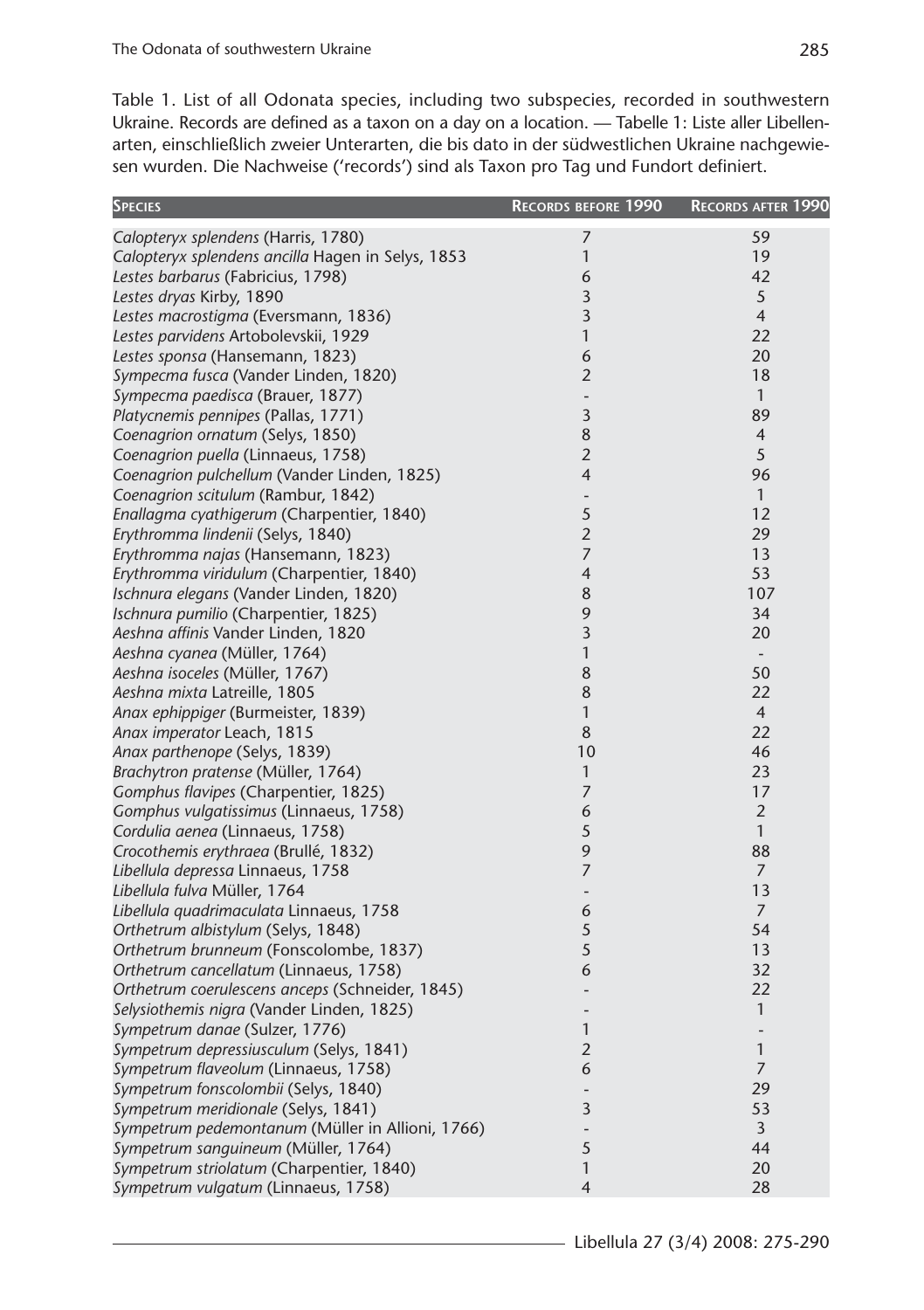### *Cordulia aenea*

Rare and known only from a few recent records in the Dniepr delta (DYATLOVA 2007). The species was recorded in the Danube region at the beginning of the 20th century (BARTENEF & POPOVA 1928; BEZVALI 1932) and in the north of Odessa province (ARTOBOLEVSKII 1927). The species was found along the banks of the delta of the Dniepr river in May 2007. The reed vegetation at this river stretch is very scant and it might be that nearby small reservoirs are the actual habitat of the species.

# *Selysiothemis nigra*

The first Ukrainian record of this species was obtained in 2002. One female was collected in the western part of Pokrovka (Kovalevka) village on the bank of Chirnino lake on Kinburn peninsula (TYTAR 2007). The only other record for the Ukraine is from the Crimea where the species was found in the vicinity of Karadag Nature Reserve in 2006 (MATUSHKINA 2007).

### *Sympetrum danae*

*Sympetrum danae* is only known from one old record in the north of Odessa province (ARTOBOLEVSKII 1927).

# *Sympetrum depressiusculum*

Very rare and known only from two old records in Tatarbunary (BEZVALI 1932) and Kherson (BRAUNER 1902) and one recent record of one specimen in Dniestr delta (DYATLOVA 2005a, 2006). The recent record is from the banks of a large, slowrunning river. It is not known if the species breeds in southwestern Ukraine or only occurs as a migrant.



Figure 9: 'Important Dragonfly Areas' in southwestern Ukraine. For short characterisation of respective areas see Table 2. — Abbildung 9: Gebiete von großer Bedeutung für Libellen in der südwestlichen Ukraine. Kurzbeschreibung der einzelnen Gebiete siehe Tabelle 2.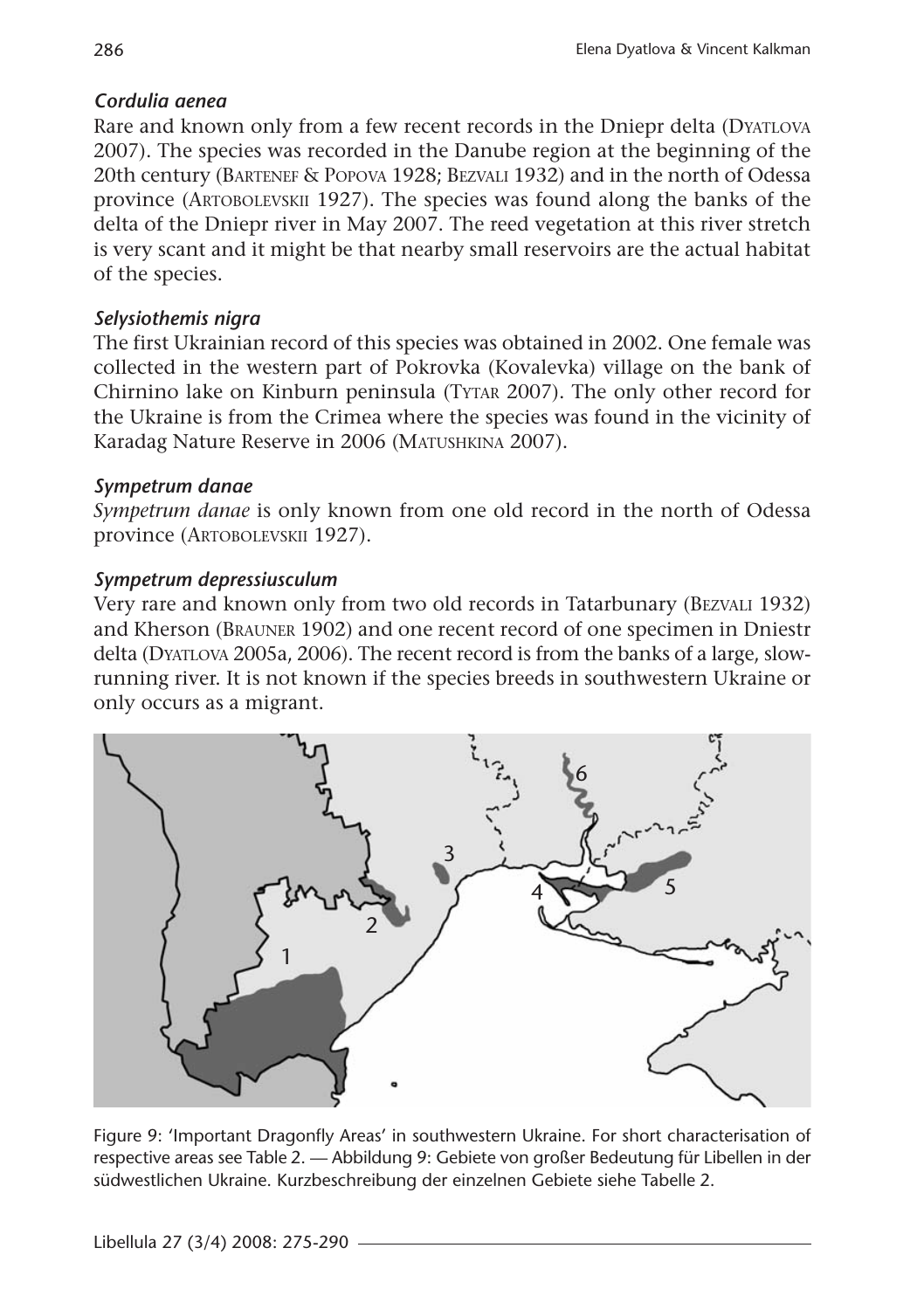Table 2. 'Important Dragonfly Areas' in southwestern Ukraine and the criteria for the selection of those six areas. For explanation of criteria see methods section. — Tabelle 2. Gebiete von großer Bedeutung für Libellen in der südwestlichen Ukraine und die angewendeten Kriterien für ihre Einstufung. Erklärung der Kriterien im Methodenteil.

| <b>IMPORTANT DRAGONFLY AREA</b>                                   | CRITERION                 |              |              |              |
|-------------------------------------------------------------------|---------------------------|--------------|--------------|--------------|
|                                                                   |                           |              | ш            | 1V           |
| 1 Lower Danube and pre-Danube region                              | X                         | $\mathsf{x}$ | $X$ $X$      |              |
| 2 Lower Dniestr with tributaries and lakes and Dniestrovski Liman | $\mathsf{x}$              | $\mathsf{X}$ | $\mathsf{x}$ |              |
| 3 Reservoirs in a lower part of Khadzhibejski Liman               | X                         |              | $\mathsf{X}$ | $\mathsf{x}$ |
| 4 Kinburn peninsula                                               | $\mathsf{x}$              | X            | $\mathsf{X}$ |              |
| 5 Dniepr delta                                                    | $\mathsf{x}$              | X            | $X$ $X$      |              |
| 6 Basin of Southern Bug and Ingul rivers                          | $\boldsymbol{\mathsf{x}}$ |              | $\times$     |              |

### *Sympetrum pedemontanum*

Very rare and found in the surroundings of Odessa and in the Southern Bug basin (Mykolaiv and Nova Odesa cities) (DYATLOVA 2006; DYATLOVA & MARTYNOV 2008). Near Odessa the species was found at a permanent, well-vegetated reservoir with stagnant shallow water near a large river.

### **'Important Dragonfly Areas' in southwestern Ukraine**

Based on the results six areas with a relatively high importance for Odonata were identified (Tab. 2; Fig. 9).

### **Discussion**

The Ukraine is of immense size, and although the study area compromises only 14 % of the country, this is still an incredibly large area. Compared to most other European countries the fauna of the Ukraine is relatively poorly known. This is also true for the southwestern Ukraine, even though many new records were collected during recent years. Although much remains to be discovered, based on the present data the reader can get a general idea of the odonate fauna there. The fauna is roughly comparable to that of central Europe. However, unlike most areas in central Europe, species with a more northern distribution are missing or are rare. The species not regarded as northern species (*Cordulegaster* spp., *Calopteryx virgo* and some of the Corduliidae) are lacking as well because of the absence of suitable habitats in the region.

The diversity of Odonata in the southwest of the Ukraine is relatively low. This is mostly due to the low variation of freshwater habitats. The most important freshwater habitats are extensive marsh systems associated with the large rivers. These undergo yearly floods during winter and spring. This is the reason why more stable fen-like habitats are missing, which might be the reason for the scarcity or absence of common central European species like *Pyrrho-*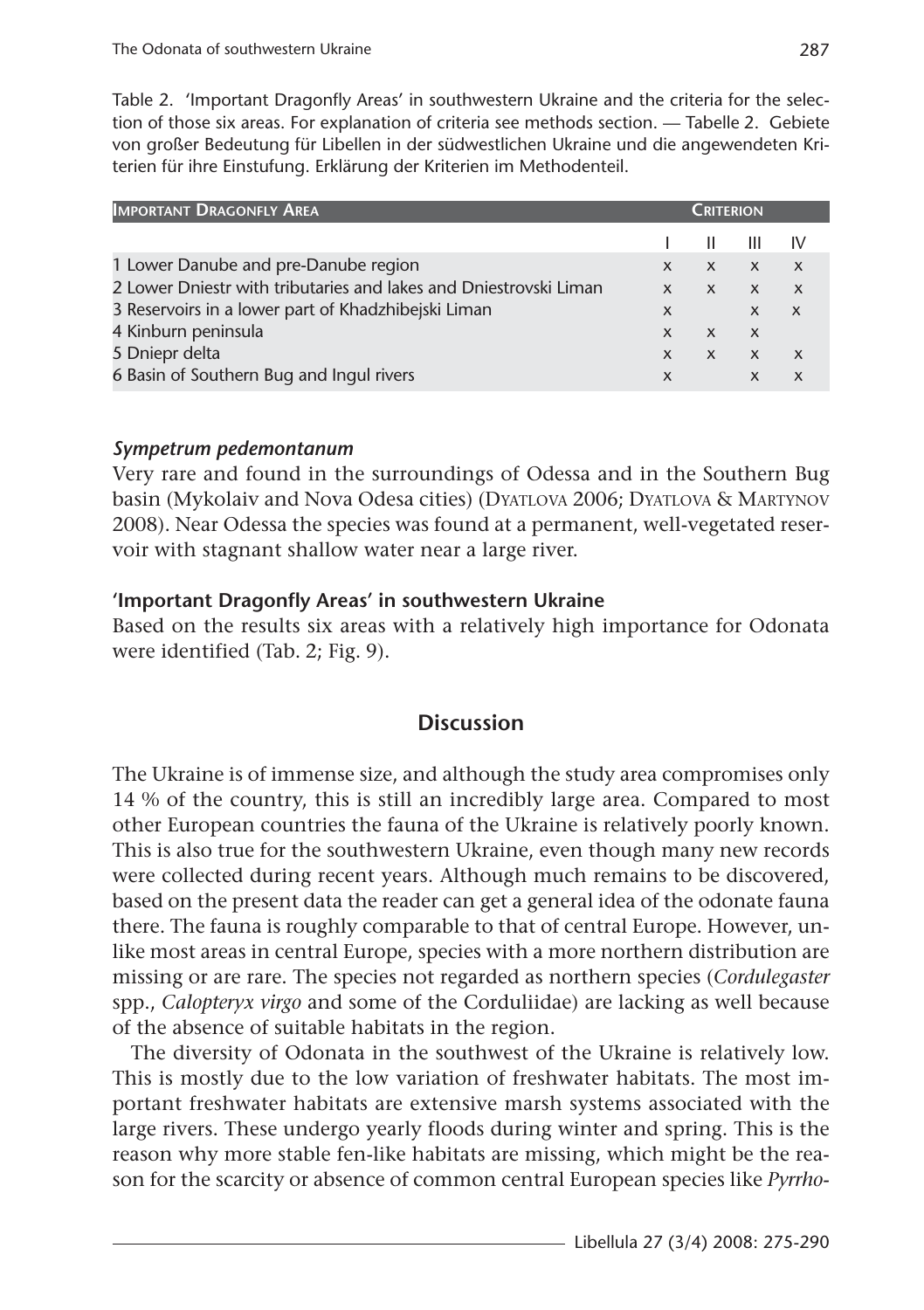*soma nymphula*, *Aeshna cyanea* or *Cordulia aenea*. Although the diversity of the marsh areas along the rivers is generally low, they do support immense numbers of certain species, as was evidenced for *Aeshna mixta* and *Sympetrum meridionale* (DYATLOVA & KALKMAN 2008).

The project resulted in the identification of six areas of importance for Odonata in southwestern Ukraine. Large areas of that region are, however, poorly studied and more fieldwork will undoubtedly result in the recognition of more areas with a high importance for dragonflies. Making the distribution data of dragonflies available and identifying areas of high importance for dragonflies is the first step to increasing the role of dragonflies in the conservation of freshwater habitats in southwestern Ukraine. Another important step was the creation of an informal working group on Ukrainian Odonata.

### **Acknowledgements**

The project was made possible due to a grant from the Dutch Ministry of Agriculture, Nature and Food Quality (BBI-MATRA/2006/002).

#### **References**

ANON. (2003) Physical geography of Ukraine (manual). Kyiv, Znannya, KOO

ARTOBOLEVSKII G.V. (1927) Matériaux á la faune des libellules de Podolie. *Zbirnyk Prats' Zoologichnogo Museyu Vseukrains'koi Akademii Nauk: Trudy Fisikomatematychnogo Viddilu* 7: 159- 162 [in Ukrainian; French title]

BARTENEF A.N. (1912) Palearkticheskie i vostochnoasiatskie vidy i podvidy roda Calopteryx Leach [Palaearctic and East Asian species and subspecies of the genus Calopteryx (Odonata, Calopterygidae)]. *Raboty Laboratorii Zoologicheskogo Kabineta Imperatorskogo Warshawskogo Universiteta* 1: 63-257 [in Russian]

BARTENEF A.N. & A.N. POPOVA (1928). *Revue Russe d'Entomologie* 22: 235-239 [in Russian; French title]

BEZVALI V. (1932) Odonata de Besarabie. *Bule*tinul Muzeului Naţional de Istorie Naturală din Chişinău 4: 68-69 [in Rumanian]

BRAUNER A.A. (1902) Remarques sur les libellules du gouvernement de Kherson et la partie septentrionale de la Crimée. *Zapiski Novorossiyskogo Obschestva Estestvoispytateley* 24 (2): 75-102 [in Russian; French title]

BRAUNER A.A. (1903) Zametki o strekozah (Odonata) [Notes on dragonflies (Odonata)]. *Revue Russe d'Entomologie* 3: 89-91 [in Russian]

BRAUNER A.A. (1910) Materialien zur der entomologischen Fauna Bessarabiens. *Trudy Bessarabskogo Obshchestva Estestvoispytatelej* 2 (1): 34-36 [in Russian; German title]

DYATLOVA E.S. (2004a) The first record of Coenagrion scitulum (Odonata, Coenagrionidae) in the south-western part of Ukraine. *Vestnik Zoologii* 38 (5): 10 [in English; Russian title]

DYATLOVA E.S. (2004b) New records of Cercion lindenii (Odonata, Coenagrionidae) in the basins of Lower Danube, Dniestr and Dnieper rivers in the south of Ukraine. *Vestnik Zoologii* 38 (5): 10 [in English; Russian title]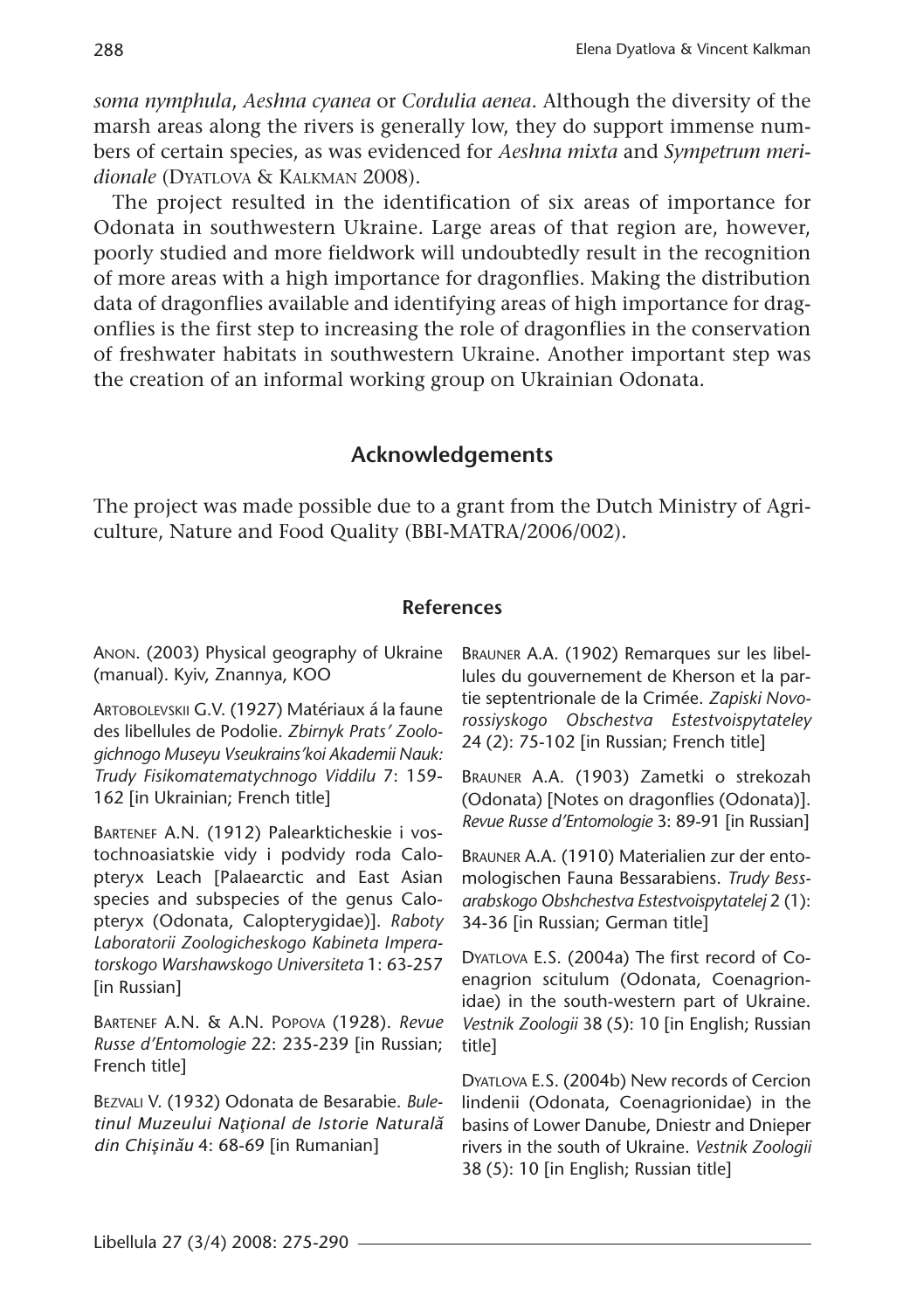DYATLOVA E.S. (2005a) Dragonflies from the Lower Dniestr. *Black Sea Ecological Bulletin* 3– 4 (17–18): 204–212 [in Russian; English title]

DYATLOVA E.S. (2005b) New data on Odonata fauna of Danube Region. Present problems of zoology and ecology: 81-84 [in Russian; English title]

DYATLOVA E.S. (2005c) New data on Odonata fauna of Odessa and its environs. General and applied entomology in Ukraine. Transactions of the scientific entomological conference devoted to the memory of Prof. V.G. Dolin: 79- 81 [in Russian; English title]

DYATLOVA E.S. (2005d) New records of the dragonfly Libellula fulva (Mueller) (Odonata, Libellulidae) in the vicinities of the city of Odessa. Zbirnyk naukovykh prats' za materialamy konferentsii "Ridkisni ta znykayuchi vydy komakh i kontseptsii Chervonoi Knygy Ukrainy" [Transactions of the conference "Rare end endangered insect species and conceptions of Red Data book of Ukraine"], Kyiv: 31-34 [in Russian; Ukrainian and English title]

DYATLOVA E.S. (2006) The Odonata of southwestern Ukraine. *Opuscula Zoologica Fluminensia*: 221: 1–15

DYATLOVA E.S. (2007a) Dragonflies (Insecta, Odonata) of the South-Western Ukraine in the collection of Zoological Museum of Odessa National University after I.I. Mechnikov *Izvestiya Muzejnogo Fonda Imeni A. A. Braunera* IV (2-3): 29 [in Russian; English title]

DYATLOVA E.S. (2007b) First record of Cordulia aenea (Odonata, Corduliidae) in Dnieper Delta. *Vestnik Zoologii*: 41 (1): 326 [in English; Russian title]

DYATLOVA E.S. & V.J. KALKMAN (2007) Important dragonfly areas in Southwest Ukraine. EIS-Nederland, Leiden

DYATLOVA E.S & V.J KALKMAN (2008) Massive migration of Aeshna mixta and Sympetrum meridionale in the Ukrainian Danube delta (Odonata-Anisoptera: Aeschnidae [sic!], Libellulidae). *Entomologische Berichten* 68: 188-190

DYATLOVA E.S. & A.V. MARTYNOV (2008) Interesting records of Odonata in the South-Western Ukraine. *Vestnik zoologii* 42 (1): 76 [in English; Russian title]

GORB S.N. & V.M. ERMOLENKO (1996) Odonata from "Dunajskie Plavni" Nature Reserve, Danube Delta, Odessa province, SW Ukraine. *Notulae Odonatologicae* 4: 125-127

GORB S.N., R.S. PAVLYUK & Z.D. SPURIS (2000) Odonata of Ukraine: a faunistic overview. *Vestnik Zoologii*, Supplement 15: 3-155 [in Ukrainian; English abstract]

KHROKALO L. (2005) Annotated bibliography of the odonatologic paper of Ukraine. *IDF-Report* 8: 1-51

MARUSHEVSKY G. & I. ZHARUK (2006) (Ed.) Directory of Ukraine's wetlands. Wetlands International Black Sea Programme, Kiev [in Ukrainian; English title]

MATUSHKINA N.[A.] (2006) New records of rare Odonata in Ukraine (Insecta). *Proceedings of Zoological Museum of Kiev Taras Shevchenko National University* 4: 155-161

MATUSHKINA N.A. (2007) Selysiothemis nigra (Vander L.) new for the fauna of the Ukraine *Notulae Odonatologicae* 6: 118–119

RIDEI N., L. KHROKALO & I. PAVLUSENKO (2007) Nation Ecological Network of Ukraine and the state of research on odonatofauna in protected territories. *Wiadomo´sci Entomologiczne* 26: 237-249

PAVLYUK R.S. (1981) K isucheniju fauny strekoz (Insecta, Odonata) del'ty Dunaya [On the study of the Odonata fauna of the Danube delta]. *Vestnik Zoologii* 3: 94-95 [in Russian]

POLISCHUK V.V. (1974) Gidrofauna ponyzzya Dunayu v mezhakh Ukrainy [Hydrofauna of the lower Danube within the bounds of Ukraine]. Naukova Dumka, Kyiv [in Ukrainian]